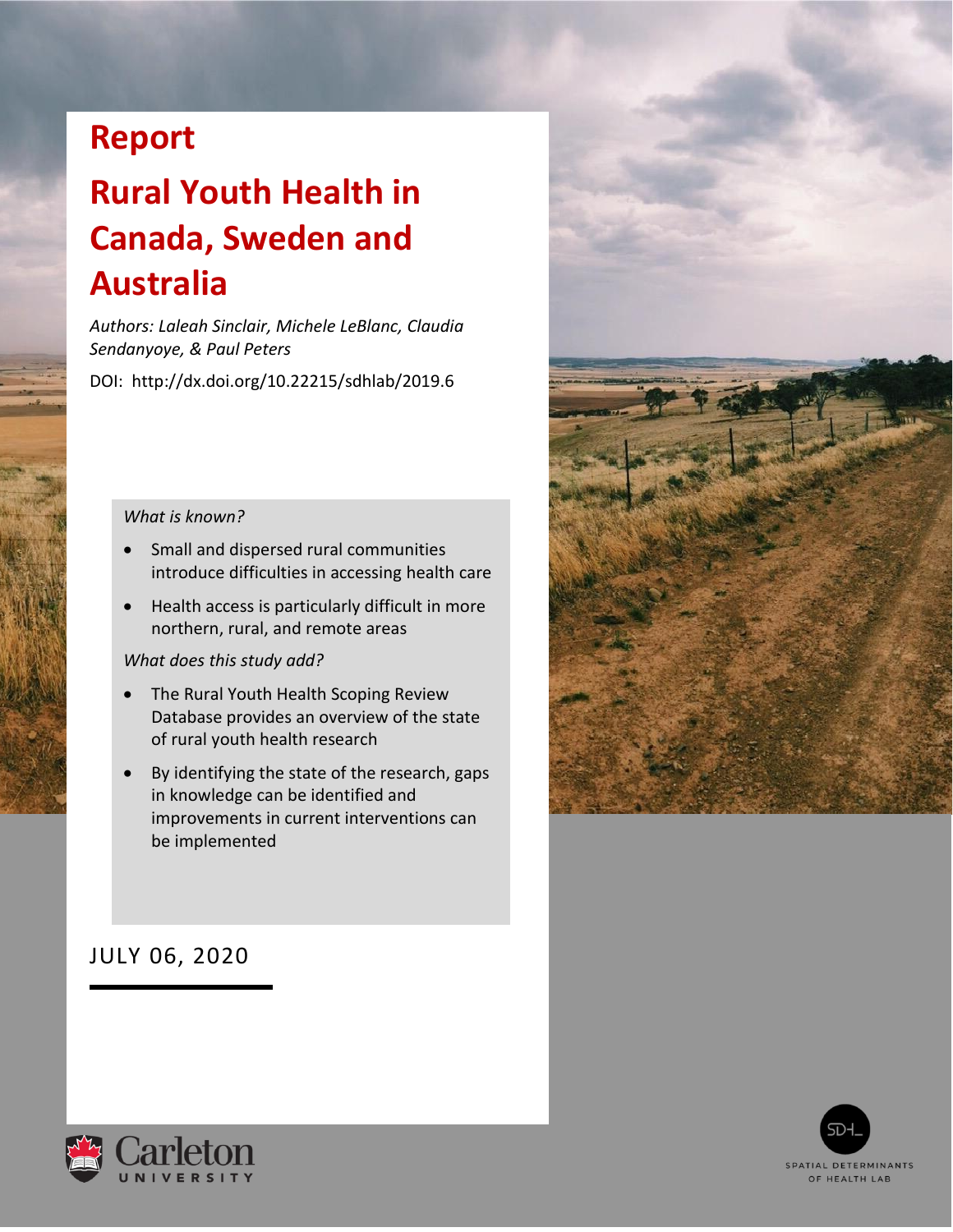#### **BACKGROUND**

The small size coupled with remoteness of rural communities in Canada, Australia, and Sweden introduce challenges in accessing sufficient health services (1-3). The sparse health services in rural areas impose "the tyranny of distance" on rural and remote populations, necessitating lengthy travel times to receive care. Despite the increased challenges rural communities face, a dearth of research on rural health persists, particularly rural youth health (4,5).

A broad scoping review was undertaken to identify literature regarding rural youth health in Canada, Australia, and Sweden. The studies were coded according to population focus, health focus, access, and general. The scoping review produced the Rural Youth Health Scoping Review Database, which provides an overview of the available research on rural youth health.



### **STATE OF THE RESEARCH**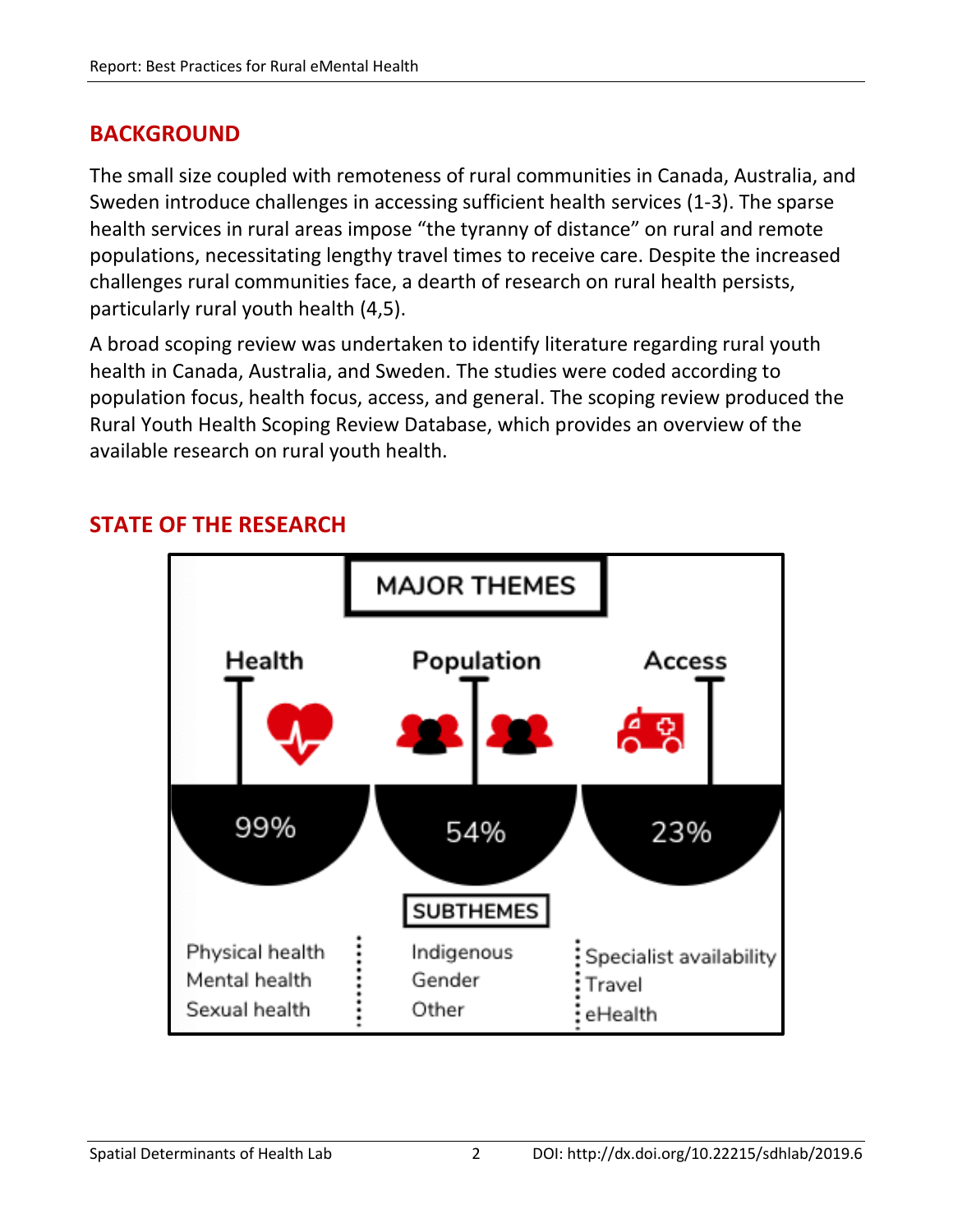Physical health was researched most for rural youth, followed by mental health. Sexual health, substance use, and recreation were also included in studies, but were studied much less than the first two categories.

More than half of the articles included in the database focused on specific populations. Indigenous peoples and gender studies were the most prevalent categories, followed by refugees/immigrants, LGBTQ, and racism.

Codes related to access to care included travelling to receive healthcare, waitlists limiting access, recruitment and retainment of health care professionals, eHealth initiatives, and specialist availability. Specialist availability was the most studied category, with 71 articles mentioning specialists in the abstract. Travel and eHealth were also prevalent topics, with a smaller number of articles discussing waitlists and recruitment and retention.

## **INDIGENOUS HEALTH STUDIES**

In the Canadian territories, health outcomes and life expectancy decrease as the percentage of Indigenous people increases (2). In Nunavut, where Indigenous people make up 85% of the population, the life expectancy at birth is 11 years lower than the Canadian average (2). The most frequently studied subpopulation of rural populations are Indigenous populations. The health foci of studies in Indigenous populations differ from the general population, as shown below.

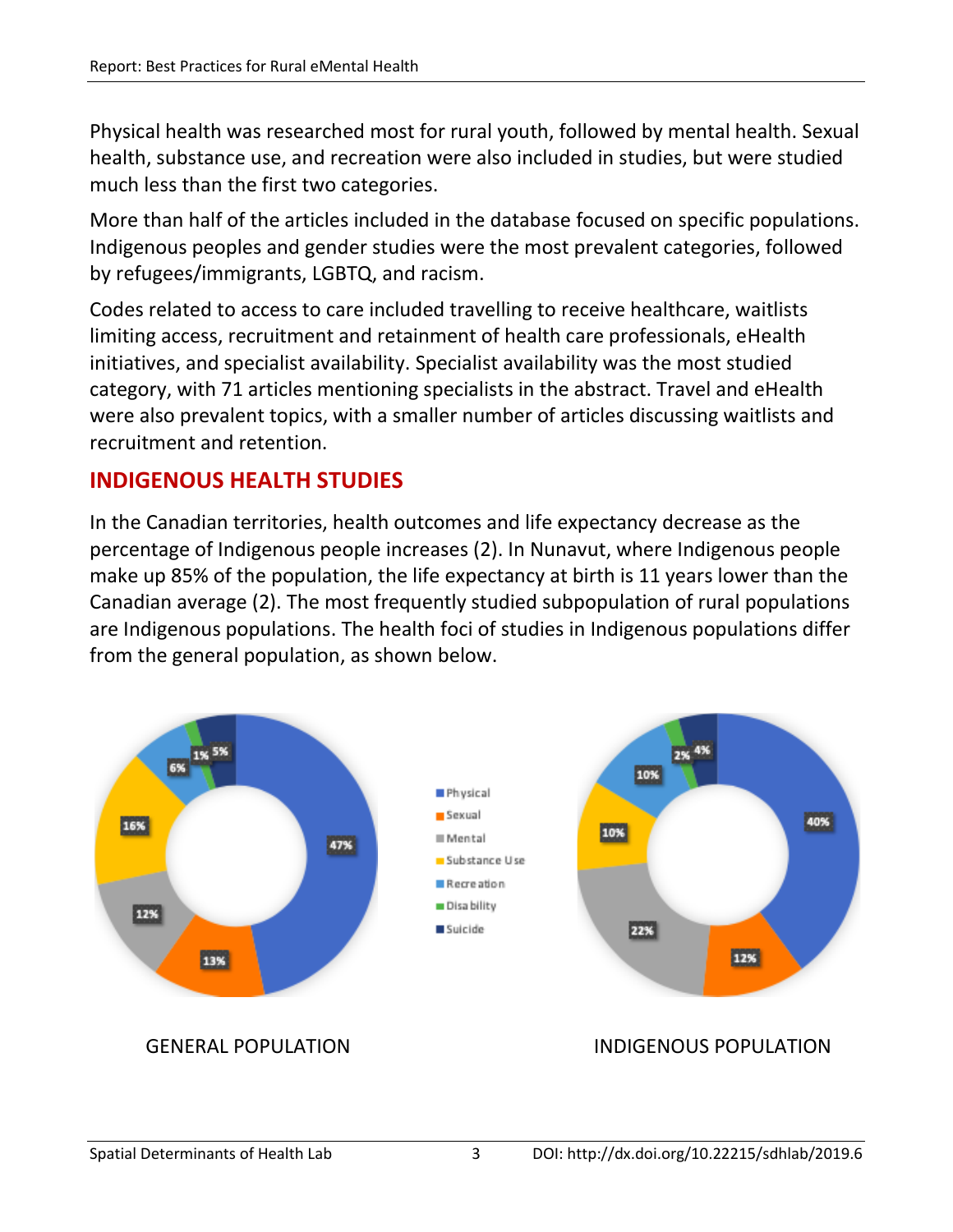A higher number of studies on substance abuse in Indigenous populations have been conducted compared to the general population, while the general population has an increased number of studies regarding mental health. The findings suggest that the root structural causes of health issues, such as racism and mental health, may not be sufficiently and properly studied (6,7). Additionally, although suicide is often portrayed in the Canadian media in reference to Indigenous youth and Indigenous communities, the rates of studies regarding suicide in Indigenous-specific abstracts and general abstracts are proportionally the same. In order to improve the current state of research regarding Indigenous youth health, an exploration of the interaction between root structural



problems and Indigenous health should be conducted.